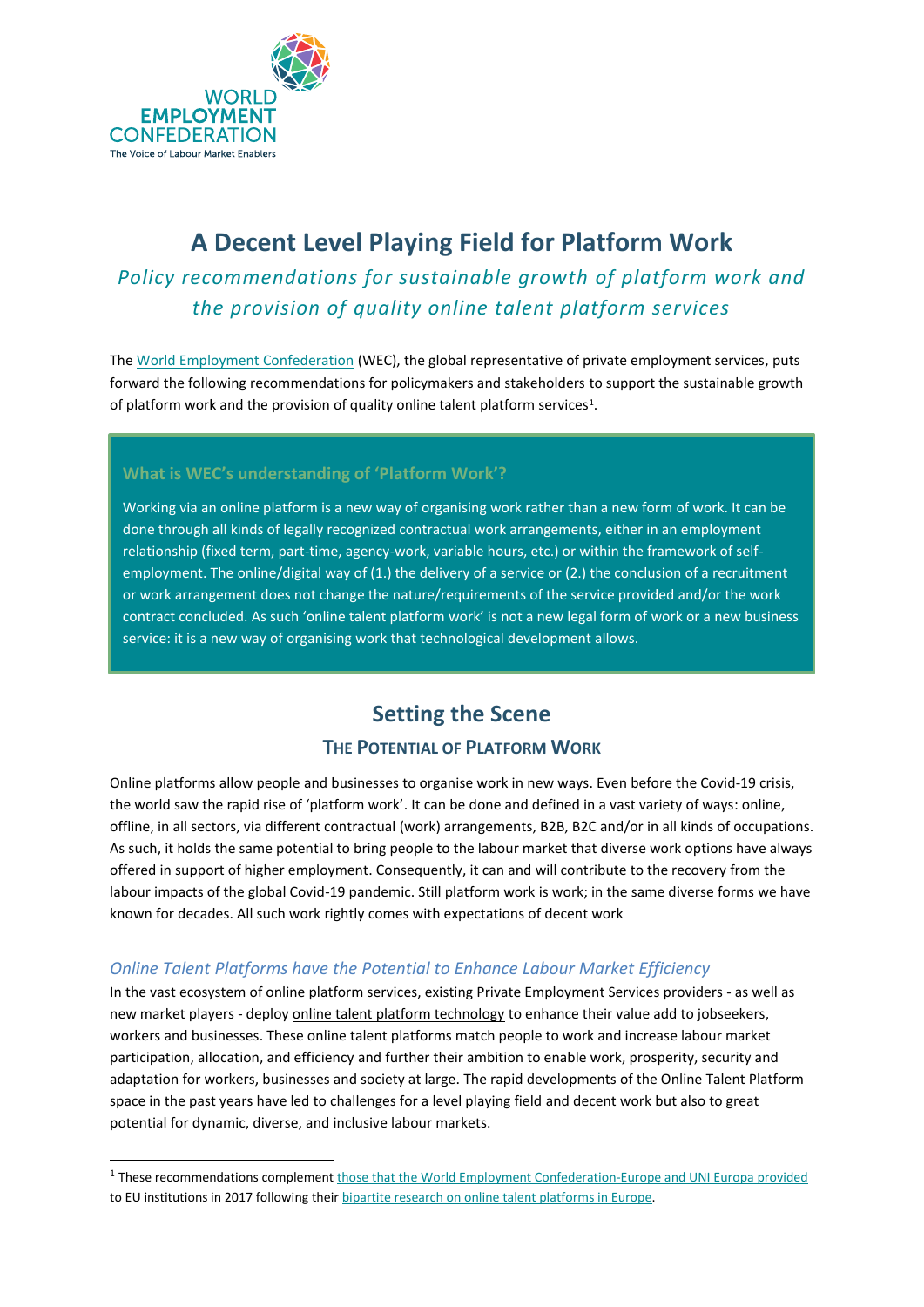

*Policy recommendations for sustainable growth of platform work and the provision of quality online talent platform services*

## *Decent Work: The Role of the Private Employment Services Industry*

The World Employment Confederation has for over 50 years led the way to improve labour market functioning, provide solutions for businesses, job seekers and workers and grow decent and diverse forms of work. It has worked with policymakers, workers' representatives, and other stakeholders to shape new technologies and ways of working to the benefit of workers and businesses alike. *This time is no different*. WEC embraces the opportunities digital technology brings to the world of work and welcomes the new solutions, platforms and entrepreneurs in the Talent-space that join the ambition for dynamic, diverse, and inclusive labour markets. To this end WEC and its members are committed to the global industry standard on private employment services: the **[WEC Code of Conduct](https://www.wecglobal.org/world-employment-confederation-global/code-of-conduct-2/)** . This covers the key principles of HR services such as the ban to charge recruitment fees to workers and the compliant and confidential use of personal data.

*In no way does the digital delivery of Private Employment Services, including work performed via a platform, alter the commitment to the principles set out in the WEC Code of Conduct***.**

## *Promote New Ways of Working through Online Talent Platforms*

New technologies, such as online platforms, allow for finding new balance between caring, learning, working and leisure. It allows people to engage with the labour market from home and provides opportunity to personal growth and employability. The Covid-19 outbreak has only further underlined the importance of working in new ways. As such, it holds great potential for labour market formalisation, participation, and inclusiveness. No single work contract can accommodate the diversity of people, ways of working, and the diversity of business models emerging thanks to digital opportunities. Policymakers need to create regulatory frameworks that allow diverse forms of work for people and businesses to tailor labour market needs to their circumstances and engage with work the way they want.

### *Appropriate National Regulatory Conditions to Leverage Technological Change*

To live up to the potential, first and foremost a regulatory framework is needed that fosters and leverages technological developments and labour market innovation. While alignment amongst international institutions has value, it is up to national governments and relevant civil society to steer and support digital technology and make it work for all. In doing so, an open mind is needed to let opportunity for more, better, and importantly formal work prevail. Per se, regulators do well to onboard business' and workers' labour market expertise to identify where opportunities and challenges for Platform Work lie, and tailor effective and appropriate regulatory conditions. And, when they have identified them, make sure they are implemented in a regulatory environment that ensures a level playing field.

## **Policy recommendations linked to 'Platform Work'**

Among the multitude of services provided, this Position Paper with policy recommendations for national and international labour market policy makers focuses on Platforms providing *Talent-related services* only.

## **Defining and applying a regulatory framework**

#### **THIS NEW WORLD OF WORK IS NOT SO DIFFERENT**

### *No International One-Size-Fits-All Regulation on 'Platform Work'*

'Platform Work' is a multi-facetted complex concept that can be anything: from B2B consultancy to peer-topeer volunteer work. 'Platform Work' compounds and confuses digital delivery and tooling with a service

Page 2/4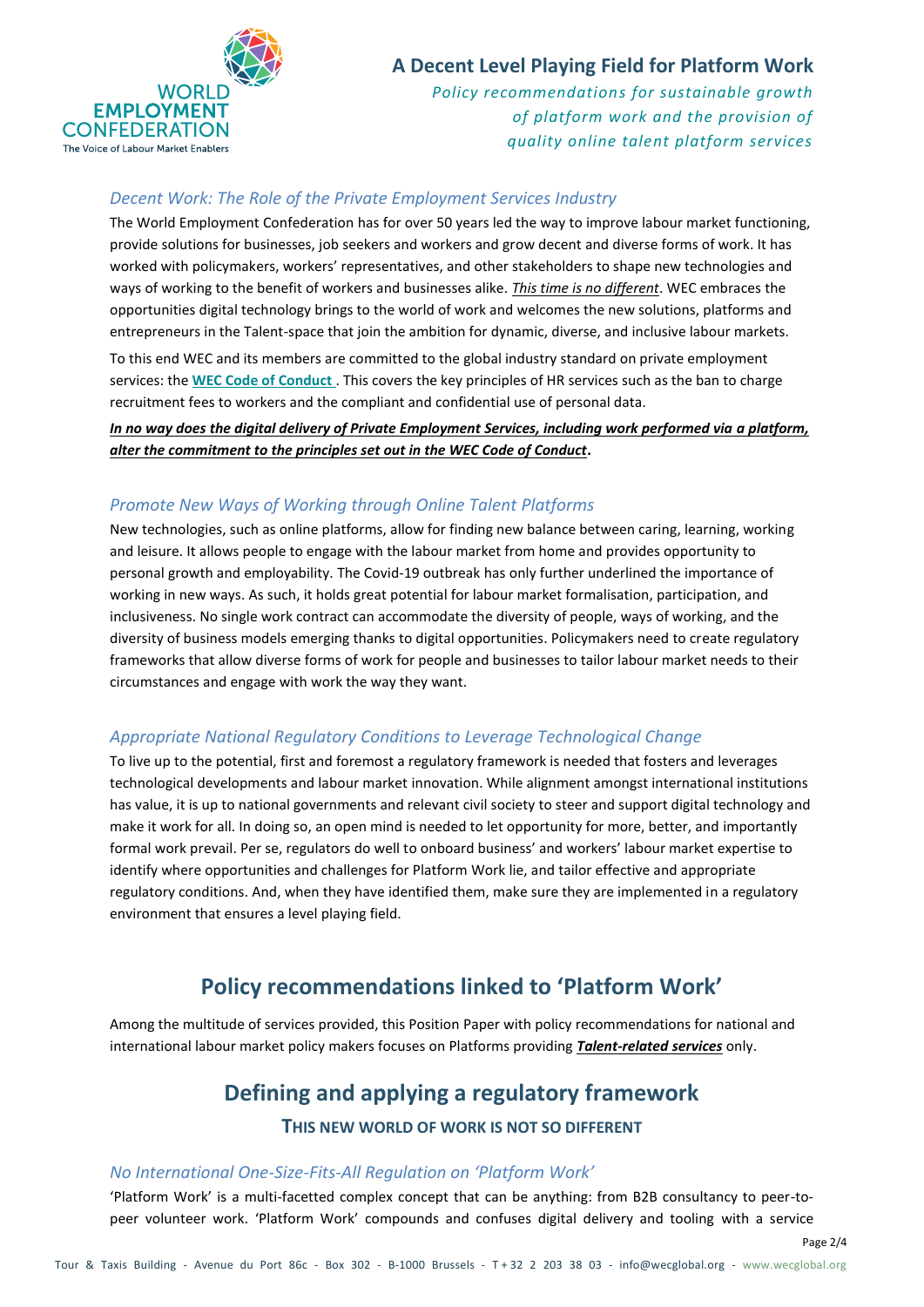

*Policy recommendations for sustainable growth of platform work and the provision of quality online talent platform services*

provision, client nature and/or a work status. A one-size-fits-all regulation will not capture it and, as such, will only further confuse the urgently needed classification of workers' status and services within the national frameworks of countries. As such, creating an international standard on 'Platform Work' will divert attention, resources, and energy from the urgent need to redesign national labour market institutions and safety nets to accommodate a more dynamic and digital economy and world of work.

### *Create Simple & Clear Regulation for Worker Classification*

Ambiguous and outdated worker classification systems raise legal uncertainty, lead to enforcement costs and create labour market conflict. Workers and business need clear rules on worker status that meet modern working relations and make sense for  $21^{st}$  century workers and businesses. In doing so, digital tools & technology should not be confused with a contractual relation or the provision of a service. In shaping national common understanding of variables such as accountability, economic independence and supervision, collaboration with the workers' and business' communities at the national level is key, including with the communities of self-employed workers.

#### *Enforcement of Worker Status Classification for a Level Playing Field*

*Effective and proportional enforcement of existing regulation on the classification of workers is the key to creating the level playing field needed.* Public authorities should allocate appropriate resources to the enforcement of worker status. For the most proportional, risk-based and target enforcement authorities do well to integrate market knowledge and expertise of business and workers. Finally, before any regulatory overhaul is considered, policymakers should assess to what extent more effective enforcement could be a solution to issues related to worker classification.

#### *Classify and Enforce the 'Platform': Same Service = Same Regulation*

The 'Platform Economy' is vast and wide. Not all platforms deliver the same service and output. Yet, some (if not most) platforms produce output and services that have existed for decennia. This is also true of online platforms that deliver Business to Business HR services. In regulating and enforcing these HR services, *policymakers need to ensure similar services are governed by the same regulation, conditions, and standards.* Applied to the world of recruitment services: if the result of the classification is that fees and costs are illegally charged to jobseekers and/or workers, this must be thoroughly discouraged and measures to counter such practices must be enforced.

#### *Promote Agency Work as Decent Form of Working via a Platform*

Like all other forms of work, agency work can be and is provided through online platforms and other digital tools and channels. Agency work is [internationally recognized in ILO Convention 181](https://wecglobal.org/private-employment-industry/agency-work/) as an HR service and as a decent form of work. From the disruption in the 1950s, this triangular employment relationship is now paired with [international,](https://www.ilo.org/dyn/normlex/en/f?p=1000:12100:0::NO::P12100_INSTRUMENT_ID:312326) [European](https://ec.europa.eu/social/main.jsp?catId=706&langId=en&intPageId=207) and national legislation on decent minimum labour conditions, social protections and in many places embedded in a context of social dialogue. Private Employment Agencies have embraced this development and continue to ensure quality and adaptability for workers and businesses alike.